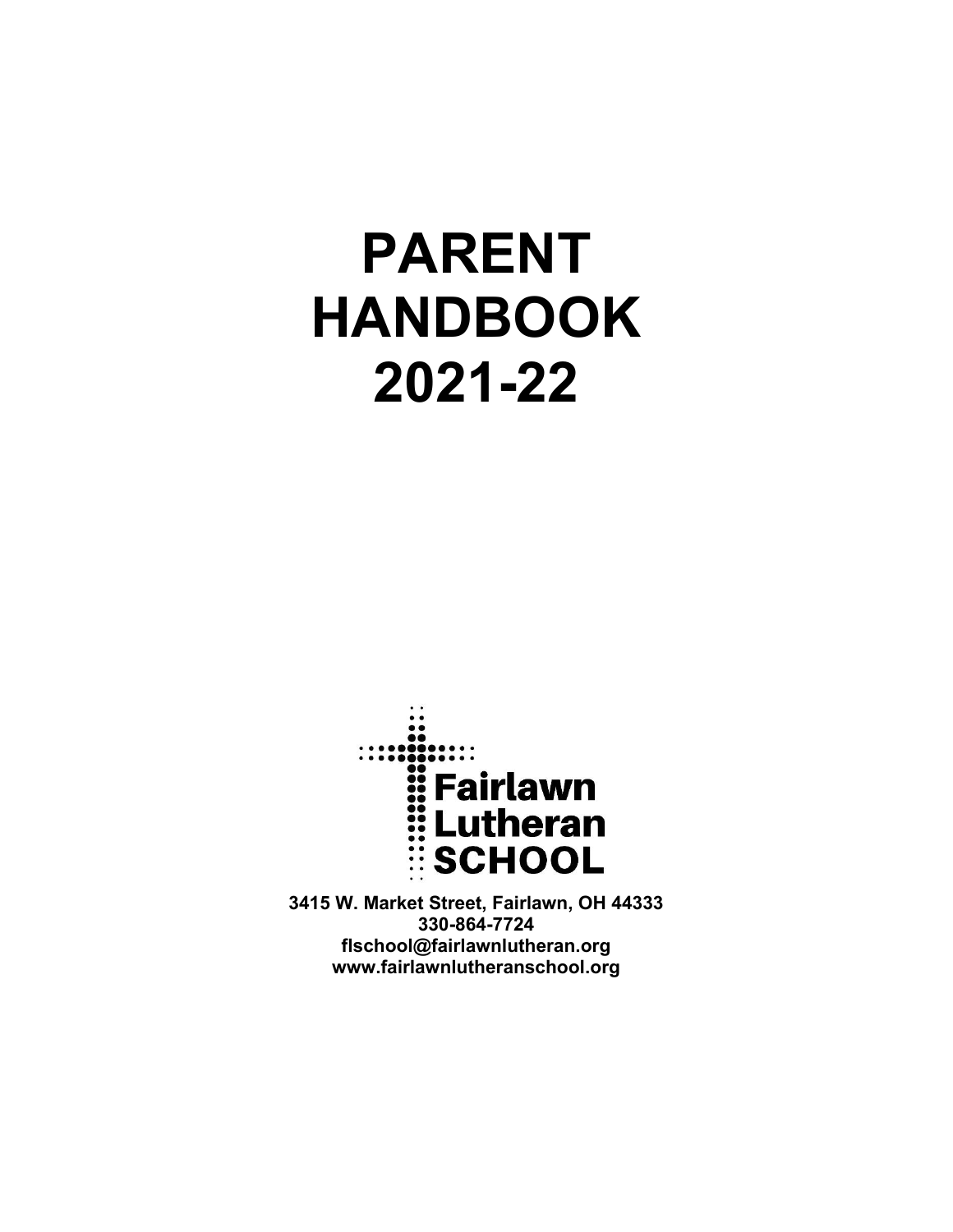## **PHILOSOPHY We Pray, We Play, We Learn**

We believe the most effective influence in a child's life can be realized when the church, home and school work together. We believe that each has an immediate and direct influence on the developing child.

**We Pray -** Fairlawn Lutheran School is an important ministry of the congregation in nurturing children in the Christian faith and reaching out to bring others to Christ. We also consider Fairlawn Lutheran Church & School to be an extension of the home and partners with parents/guardians.

**We Play -** We believe that play is an important part of the early childhood experience. Through play each child can use his or her creativity to explore the environment, and learn how to engage and interact with the world.

**We Learn** - We believe that every child can reach his or her full potential at an individual pace, in a developmentally appropriate program. Our school encourages children to grow spiritually, socially, cognitively, physically, and creatively.

# **PURPOSE**

Fairlawn Lutheran School strives to provide quality Christian education for the children of surrounding communities, neighboring Christian churches, and the Fairlawn Lutheran Church congregation. Fairlawn Lutheran School teaches the fundamentals of the Christian faith. This school meets or exceeds the standard for early childhood education required by the State of Ohio.

Our degreed school staff provides a curriculum that encompasses all developmental areas: religion, language arts, math, social science, fine and gross motor skills, music and art. We believe that open lines of communication are necessary to ensure success. We set high standards for cleanliness, friendliness, and professionalism.

## **BELIEFS**

While families are not required to be Christian to attend the school, students will be expected to participate in all activities including Jesus-time, Bible and Chapel. Fairlawn Lutheran School is a ministry of Fairlawn Lutheran Church which holds the following beliefs:

- We believe in God the Father, the Son, and the Holy Spirit
- We believe in God's re-creating gifts the sacraments of Baptism and the Lord's Supper
- We believe that the Bible is the inerrant and infallible Word of God, and that in it, God reveals our salvation in Jesus Christ and His plan for our lives
- We believe that forgiveness and faith are from God alone that come to us through His gifts in a relationship of faith with Jesus Christ
- We believe that that God's great love for all people should be made known to others in our lives as Christians

If you have questions about Lutheranism or how the Christian faith is taught, please contact the Director.

# **PICK-UP & DROP-OFF**

A pick-up and drop-off system is implemented for the 3, 4, 5-year-old and Kindergarten classes. Specific numbers will be assigned to identify you with your child, or if car-pooling, it will identify which children you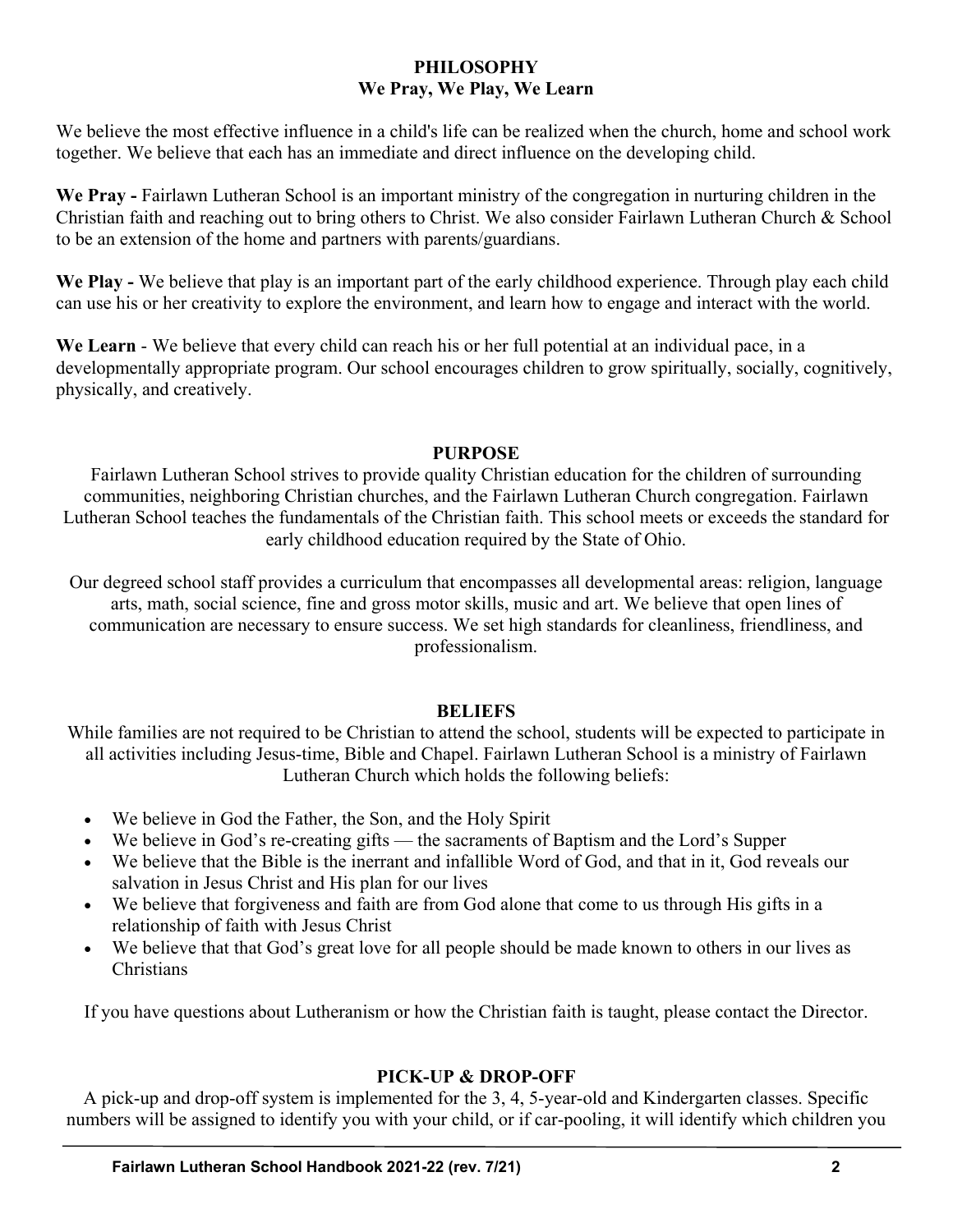will be taking home. A child shall only be released to persons sixteen years of age or older. We will release the child to no one but the parent or guardian unless notified by the parent, either in person, in writing, by personal phone call, or by BrightWheel message to the director or teacher. The Director reserves the right to hold onto a child if a harmful or dangerous scenario arises. A photo ID may be requested of anyone who wants to pick up a student. Parents/guardians of children enrolled at Fairlawn Lutheran School are always welcome in the building at any time, unless otherwise determined by the Director. After notifying the Director or teacher that a parent or guardian is present, unlimited access during operating hours is granted.

## **LICENSING INFORMATION**

The Ohio Department of Job and Family Services licenses Fairlawn Lutheran School. The licensing record includes, but is not limited to, compliance report forms from ODJFS and evaluation forms from the Summit County Health, Building and Fairlawn Fire Departments that inspected the school. All are available upon request. At the end of the handbook you will find more information regarding our license.

## **SMOKE FREE**

Fairlawn Lutheran Church & School is a smoke free facility. Smoking is not prohibited in or around the facility, this includes e-cigarettes.

## **SAFETY & SECURITY**

We must all be concerned about the security of our facility and the safety of the children. Fairlawn Lutheran Church & School has an access system to control traffic in our building. To enter the building:

- 1. Press the button next to an outside door to gain staff attention.
- 2. A staff member will call out to you asking you to identify yourself and to state your purpose.
- 3. Security cameras are in place to further ensure safety.
- 4. If the staff member does not recognize your name, another staff member will be summoned to make certain that you are admitted. A photo ID may be requested.
- 5. After you are identified, the door will release, allowing you entry if an appointment is scheduled.
- 6. All church staff will have an updated list of the children enrolled in our program. If a name given is not on our list, access may be denied.
- 7. In rare cases, the children of sex offenders may be enrolled in the school, but due to the nature of their offense, and the limits placed on them, they will not be allowed in our building for any reason whatsoever.

# **GENERAL INFORMATION**

We offer instruction in: religion, social science, large muscle development, fine motor skills, alphabet and numbers, music, safety, play, creative dramatics, painting, water play, art, cooking, and more. Field trips are also part of our school experience. Community resources are utilized in the classroom whenever possible. We desire to begin and end each day with a prayer or Bible-themed song. Bible/Jesus Time is 10-15 minutes per class, centering on Old Testament and New Testament stories. The children and staff attend Chapel weekly.

In addition to a degree or certification in an educational or related field, our faculty  $\&$  staff is trained in first aid, the recognition and prevention of child abuse, the prevention and management of communicable diseases and

CPR. Staff also attends in-service trainings on pertinent issues such as child development, behavior modification or curriculum up-dates. The school may be closed on these days. All staff has passed both an FBI and BCII background check.

Any person may report a suspected or witnessed violation by the school to the Ohio Department of Job and Family Services at 1-866-886-3537. All staff members are also mandated reporters of child abuse they witness or suspect. If staff members have suspicions that a child is being abused or neglected, they MUST make a report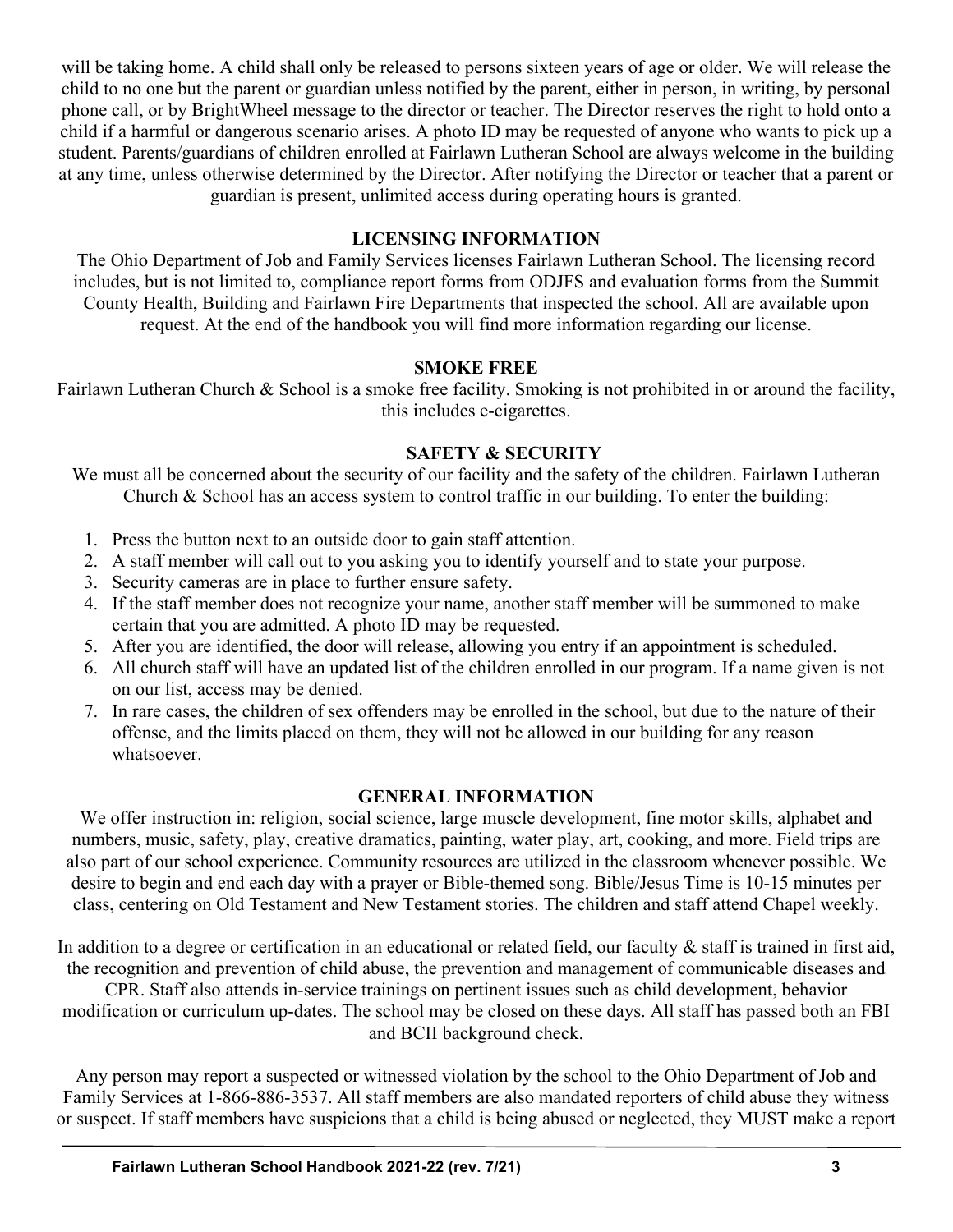to the local children's services agency. The safety of the children is always our first concern. The Child Abuse Hotline phone number is 330-376-1880.

To cover pertinent operational rules and regulations, the Director will provide the parent or guardian with written information about the program and activities of the school. This information will include the school name, address, telephone number and the number in each age category that the school is licensed to serve. The Director will provide the parent or guardian with a class roster – parents/guardians select what information they want to have included if any. The class roster is confidential and may not be shared with others without permission of the parents on the list.

#### **SUPERVISION OF STAFF**

The Director supervises the daily operations of the school and is in charge of daily activities. Individual classrooms are staffed with certified and trained teachers carefully selected for their Christian belief and loving personalities. Lead Teachers and Assistant Teachers are hired only after strict and careful background checks are conducted.

#### **STAFF-CHILD RATIO**

The ratio of school staff to children is mandated by ODJFS. Each staff member shall be assigned to a class of children and shall have regularly assigned working hours to provide continuity of care and supervision to children. The State ratios are: 6:1 for Toddlers, 12:1 for 3-year-olds, 14:1 for 4-year-olds and 18:1 for 5-yearolds and school-agers. We meet the state requirements for staff-child ratio.

Daily schedules are flexible enough to provide adaptability when necessary but structured enough to provide predictability for the children.

| A sample han-day schedule would include. |                                                              |
|------------------------------------------|--------------------------------------------------------------|
| $9:10-10:10$                             | Learning Centers-sensory, science, construction, art, music, |
|                                          | dramatic play, math, etc.                                    |
| $10:15 - 10:30$                          | Opening circle-weather, stories, songs and finger plays      |
| 10:30-10:45                              | Large/Gross Motor-indoor or outdoor                          |
| $10:45-10:55$                            | Potty Break, wash hands                                      |
| $10:55 - 11:10$                          | Snack time                                                   |
| $11:15 - 11:25$                          | Jesus Time-bible stories, flannel boards, songs, etc.        |
| 11:25                                    | Prepare for dismissal                                        |
| 11:30                                    | Line up for car line                                         |

## **A sample half-day schedule would include:**

If Summit County issues a Shelter in Place Order, classes would be switched to remote learning if a minimum of six students per class participate.

#### **A sample full day Kindergarten schedule would include:**

| $8:55-9:10$     | Arrive, unpack, enter |
|-----------------|-----------------------|
| $9:10-9:30$     | Religion              |
| $9:30-10$       | New sight word        |
| $10-10:15$      | Read-aloud            |
| $10:15 - 10:30$ | Calendar              |
| 10:30-10:45     | Phonics/Handwriting   |
| $10:45-11$      | Snack                 |
| $11 - 11:15$    | Free play             |
| $11:15-12$      | Math                  |
| $12 - 12:15$    | Math game             |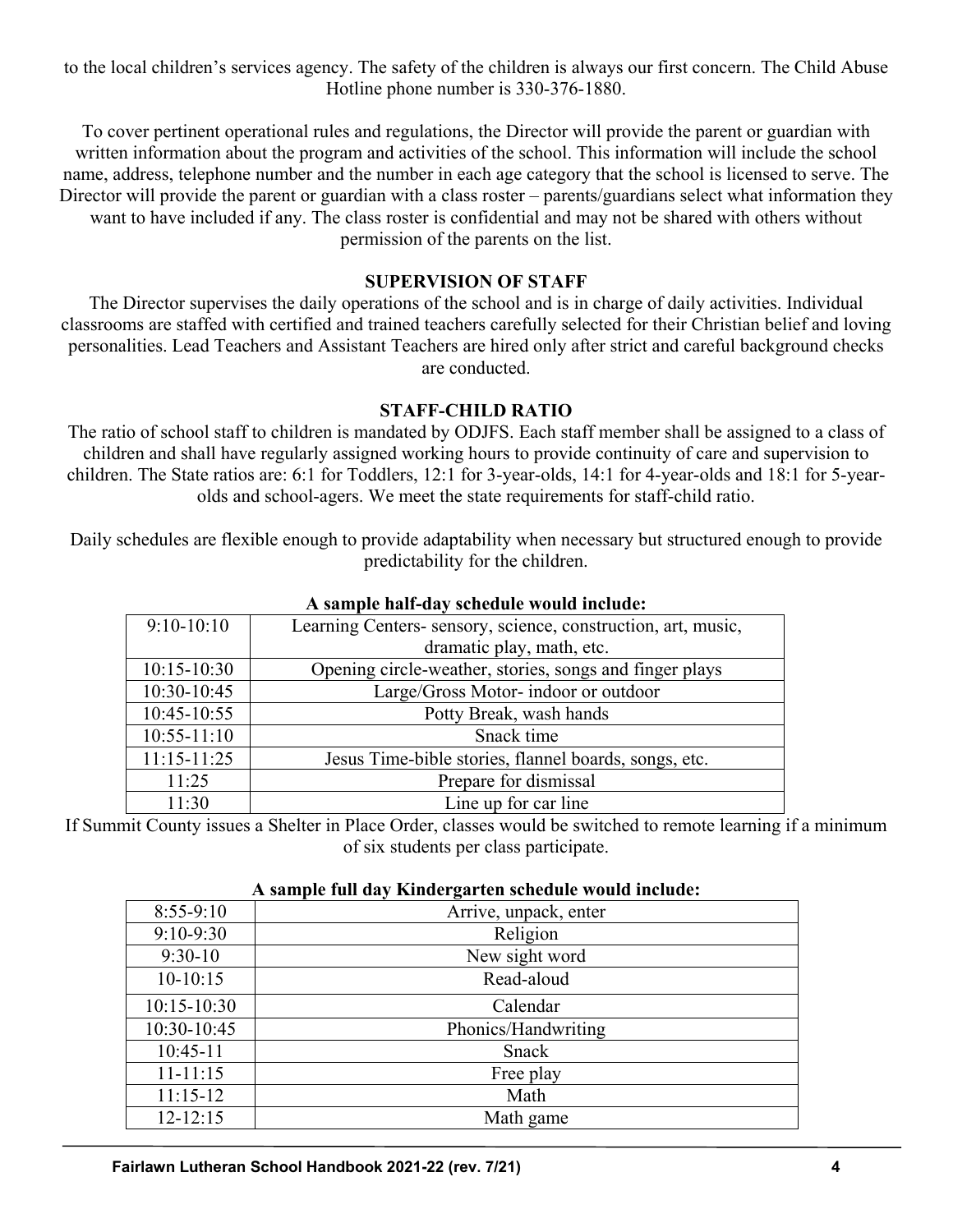| $12:15-1:30$ | Lunch/Recess                             |
|--------------|------------------------------------------|
| $1:30-2:30$  | Special! M-Music, T&Th-Fitness, W-Art,   |
|              | F- Assmt by individual conference w/tchr |
| $2:30-3$     | Reading                                  |
| $3 - 3:15$   | Cleanup or additional game time          |

# **DAYS AND TIMES**

**2-Year-Old Parent-Child Class:** Meets once a week from 9:15-10:45 am Class size is limited to 10 children with a Teacher. Guardian must stay.

**3 Year Olds:** Meets twice a week from 9:00-11:30am or 12:45-3:15pm Class size is limited to 14 children with a Lead Teacher and Assistant Teacher.

**4 Year Olds:** Meets three or four days a week from 9:00-11:30 am or 12:45-3:15 pm Class size is limited to 14 children with a Lead Teacher and Assistant Teacher.

**5 Year Olds:** Meets five days a week from 9:00-11:30 am Class size is limited to 14 children with a Lead Teacher and Assistant Teacher.

**Kindergarten:** Meets M-F from 9-3:15.

Class size is limited to 18 children with a Teacher.

# **SCHOOL YEAR AND CALENDAR**

The preschool year will run from **September to May**. The Kindergarten year will run from **August to May**. We are typically closed for no more than two days in the fall and/or one day in spring for teacher workshops and professional development. There are no classes for children on Parent/Guardian-Teacher conference days in November and March, Thanksgiving break, Christmas break, Martin Luther King, Jr. Birthday, President's Day, Spring Break, Easter Break and Memorial Day(Kindergarten). The school is open beginning at 9:00 am and closing at the end of your child's class Monday through Friday unless otherwise noted.

## **LUNCH BUNCH & ENRICHMENT**

In addition, the school offers a lunch bunch program Monday through Friday from 11:30-1:00pm for am classes and 11:45am-1:00 for pm classes, if offered. Both programs are open to children who are enrolled, excluding the 2 Year-Old Parent Child classes. **Parents must sign up in advance by the 15th of the current month** for the next month (i.e. sign up for September by August 15). Children must be on a set weekly schedule that is the same each week**. NO DROP INS**. Children attending during the hours of 11:30 and 1:00 shall *bring a lunch from home following our nutrition guidelines on page 11*. Our school will offer an afternoon enrichment program from 1-3:15 daily, unless otherwise noted. **Parents must sign up in advance by the 15th of the current month** for the next month (i.e. sign up for September by August 15). During the enrichment session, a short "rest time" will be provided. Children will be provided with their own mat to lie on. Quiet music or a story will be played. Children are not forced to sleep but rather to "rest". If necessary, quiet activities like looking at books will be available. Pick up at 3:15 pm is by car line at the lower door.

## **ENROLLMENT PROCEDURE**

Before enrolling any child, parents or guardians must schedule an appointment with the Director for a tour – children may accompany the parents. We believe this provides both the parent and the Director the opportunity to clearly convey their expectations of Fairlawn Lutheran School and go through our enrollment package oneon-one. Upon the decision to enroll your child, parents or guardians will be provided with an application, tuition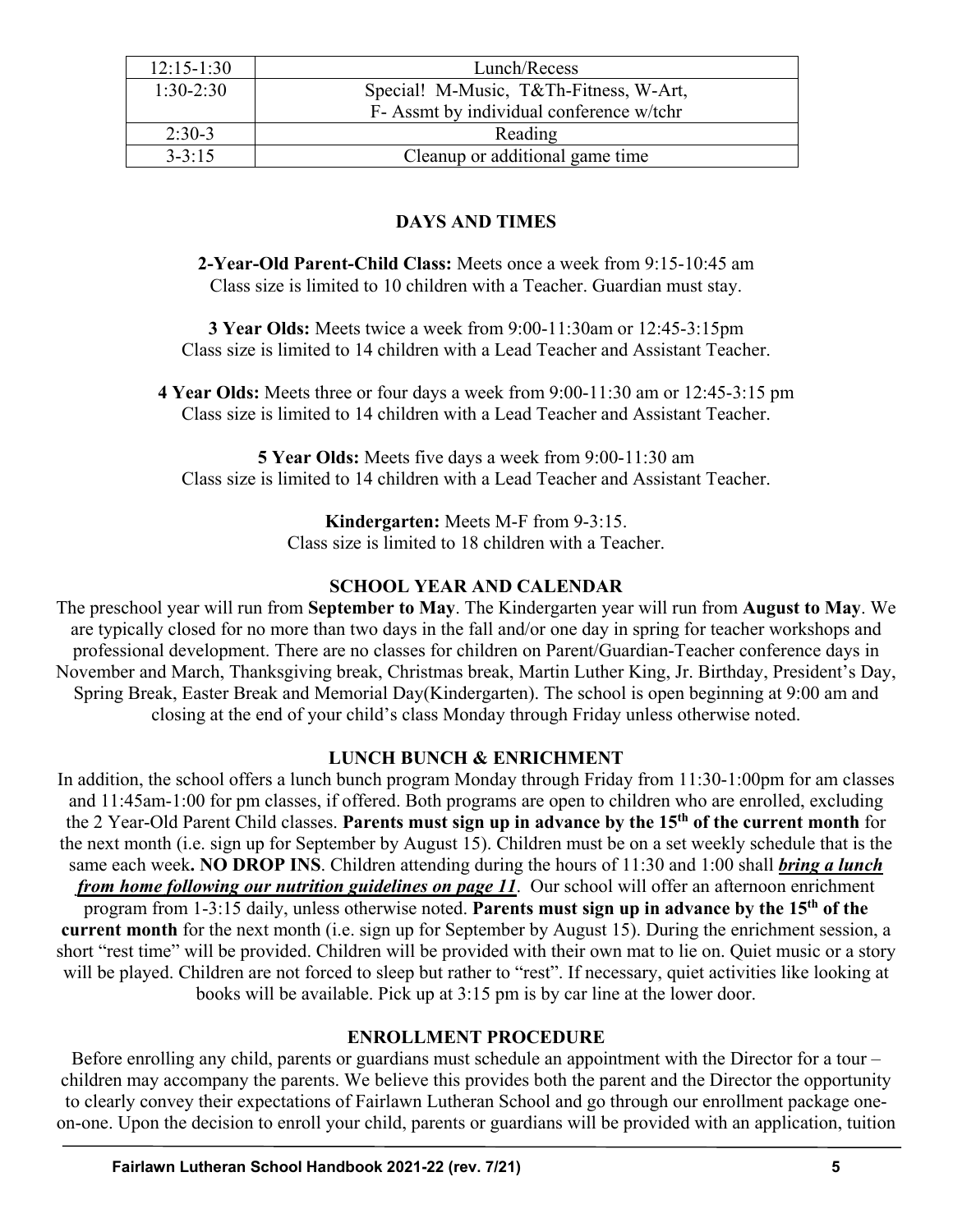and financial agreement, all health and emergency forms, as well as a copy of our handbook.

Complete registration forms online and mail a check (payable to Fairlawn Lutheran School) and registration fee to Fairlawn Lutheran School. The state-required Child's Medical Statement and Health and Enrollment Form are due in August. The registration fee covers a variety of expenses including some special program features. The registration fee is non-refundable and not applied to tuition in any way. Cancellation of a class may occur due to lack of enrollment. If this should happen and there is not another class for the child, the registration fee will be refunded.

#### **ENROLLMENT AGE**

Enrollment ages vary and are based on class. Contact the Director for details.

# **IMMUNIZATION POLICY**

Students enrolled in Fairlawn Lutheran School must be up to date or in-process with the following required immunizations: 1. Chicken pox. 2. Diphtheria. 3. Haemophilus influenzae type b. 4. Hepatitis A. 5. Hepatitis B. 6. Influenza (if seasonal vaccine is available). 7. Measles. 8. Mumps. 9. Pertussis. 10. Pneumococcal disease. 11. Poliomyelitis. 12. Rotavirus. 13. Rubella. 14. Tetanus.

**ODJFS rule requires** that each child submit an up-to-date immunization record and a signed doctor's health form before preschool begins in September and within one year of the previous visit. This form must be updated when the one-year time limit is expired.

#### **TOILET TRAINING POLICY**

Fairlawn Lutheran School requires all children enrolled in school (excluding 2-year-old Parent-Child class) to be "toilet-trained" when school begins. Children must wear fabric underwear to school. "Pull-ups" or any disposable products are **unacceptable**. In the event that a registered child has not accomplished toilet training by the beginning of class, a position will be held for that child up to 2 months at a reduced tuition rate of 50%. If a child has not accomplished toilet training after 2 months, a position will no longer be held for the child, but the child will be placed at the top of the waiting list. As soon as an opening arises, the family will be offered a position provided the child is toilet trained. Exceptions may be granted on a case-by-case basis. "Toilet trained"

by definition is, "The learned process to control elimination of urine and stool." It implies that the child is

capable of:

- 1. Lowering and raising of pants/slacks/tights and underwear without assistance.
- 2. Cleaning themselves without assistance.
- 3. Holding urine, and urinating several times a day.
- 4. Telling others he or she needs to go to the bathroom.

#### **TUITION 2021-22**

1 Day per Week Class = \$40/month for each of 9 months

2 Day per Week Class = \$140/month for each of 9 months

3 Day per Week Class = \$170/month for each of 9 months

4 Day per Week Class = \$210/month for each of 9 months

5 Day per Week Class = \$230/month for each of 9 months Full Day Kindergarten = \$480/month for each of 10 months

*Sibling Discount: Families with more than one child enrolled at Fairlawn Lutheran School pay full tuition on the first (oldest) enrolled child, then receive a 20% discount per month on all other children.*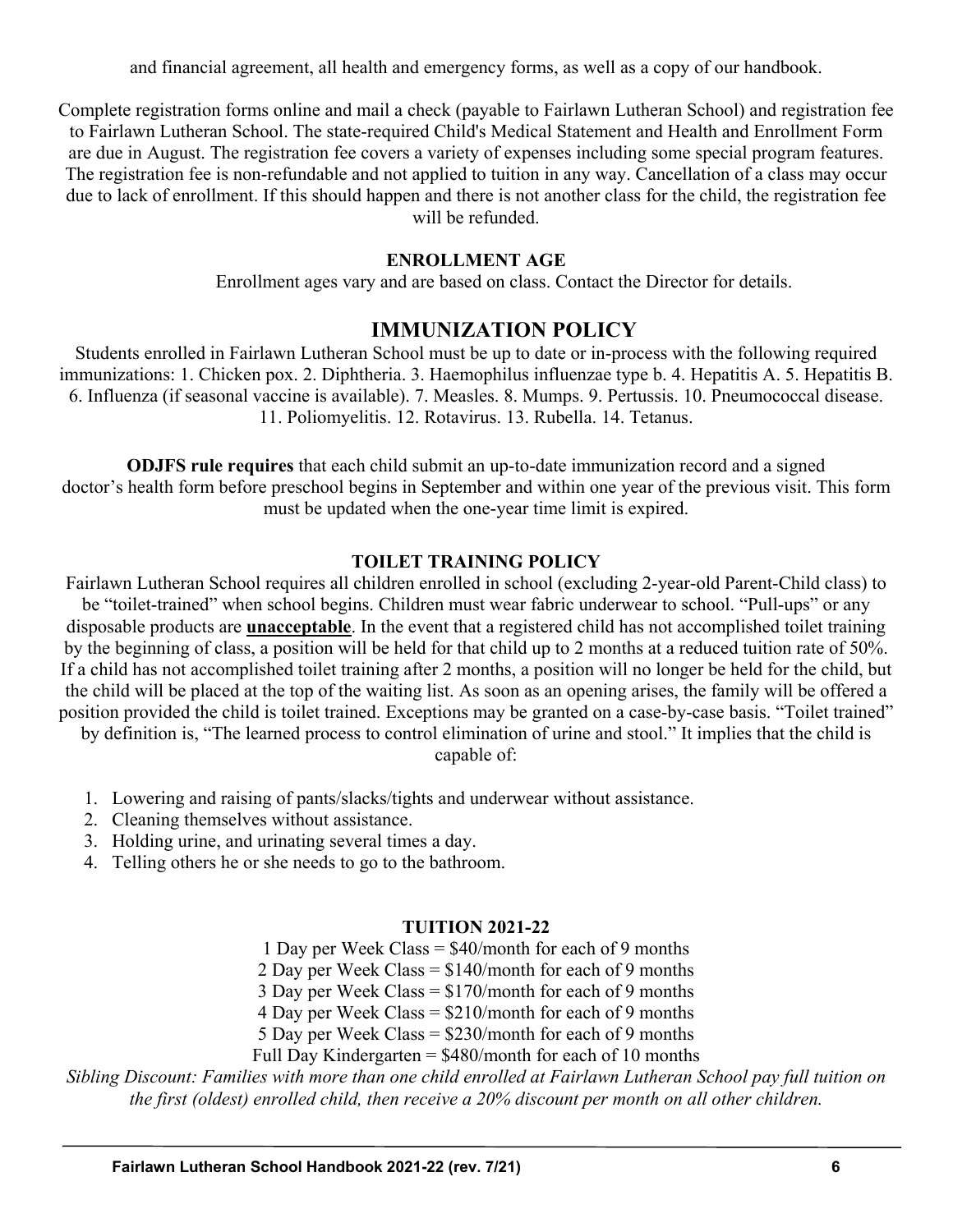## **NON-REFUNDABLE YEARLY REGISTRATION FEES 2021-22**

\$60 per child for 2's classes \$100 per child for threes, fours, and fives classes \$165 per child for full-day Kindergarten

*Sibling Discount: Families with more than one child enrolled at Fairlawn Lutheran School pay full registration fee on the first (oldest) enrolled child, then receive a \$10 registration fee discount on all other children.*

The monthly tuition is a school year rate divided by 9 months for preschool and 10 months for kindergarten. The first month's tuition for all classes is due before the start of class**.** This ensures your child's enrollment in our school. A second child enrolled from the same family, within the same school year, will receive a 20% discount off the youngest child's tuition. There will be **no** refunds for absences due to illness, vacations, or canceled days due to weather conditions or emergency situations such as loss of power, heat, water, or emergency cleaning; tuition is non-refundable.

Should we be required to close due to a Level 4 Stay at Home order, those who chose to continue with online learning will continue to pay full tuition during that time. If a parent choses to withdraw a child from the school, the child's spot in the classroom cannot be guaranteed when classes resume in person.

If you decide to take an extended leave of absence, we can only hold your child's spot by paying a 25% per month fee. *The extended leave of absence also applies to those who choose to not send their child to school after reopening from a forced closure, like a pandemic or emergency-related forced closure.*

Tuition is **due the first class day of each month beginning in Aug./Sept.** All tuition payments must be made through the BrightWheel website or app. Invoices will be emailed monthly. Parents have the choice to pay by credit card with a 2.9% per transaction service fee or by ACH with a \$.60 per transaction service fee. If you need to make cash payment, please contact the director to make arrangements. Prompt payment of tuition is encouraged and most appreciated.

## **SUPPLY FEE**

A supply fee of \$30 per child is due by August 15 and will cover all materials needed for class (i.e. playdoh, markers, glue, dot markers, paper towels, disinfecting wipes, tissues.)

# **LATE PAYMENT POLICY/PENALTY FOR TUITION**

If tuition is late, a written notice will go home the next school day. If payment is still not received by the following school day, a \$10 fee will be assessed for that month. If a family will be away when the monthly tuition is due, the payment is to be made before leaving for a vacation/business trip, etc.

## **RETURNED CHECK POLICY**

A \$25 returned check fee is imposed whenever a check has been returned in your name. This fee is to be paid the next school day upon notification. If a second check from the same family is returned for insufficient funds, checks will no longer be accepted from that family. Only cash or cashier's checks will be accepted.

# **TAX EXEMPT INFORMATION**

Tax statements with our tax exempt number can be found under your account information through the BrightWheel app or website.

# **WEATHER ADVISORY INFORMATION**

Should it be necessary for Fairlawn Lutheran School to cancel classes during operating hours due to severe weather or other unforeseen circumstances, parents/guardians will be called to pick up their children or notified through the BrightWheel app. Emergency locations are either the Fairlawn Library or Summit Mall. In the event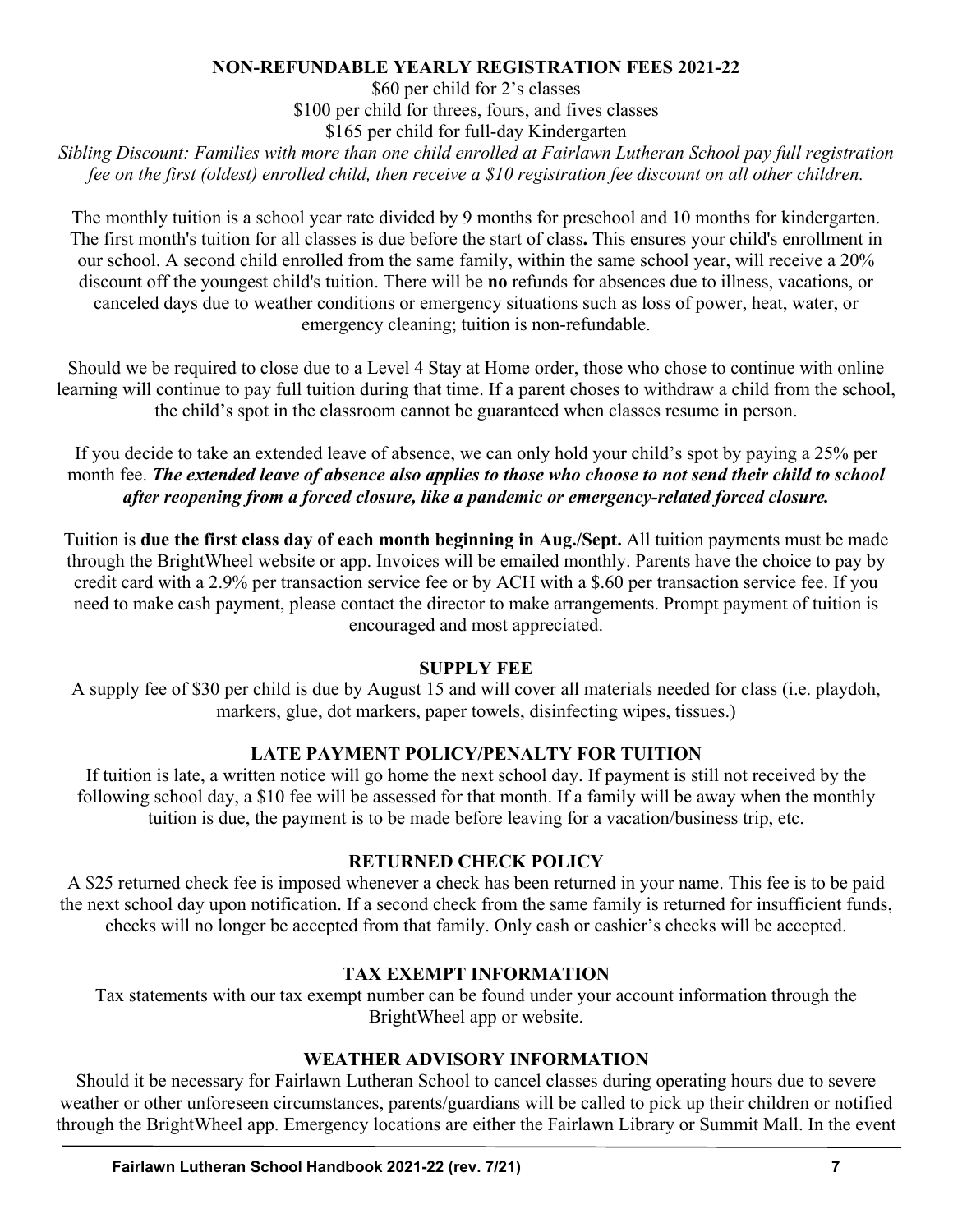that school is closed prior to drop off, our school name will appear on the following stations. On these occasions, regular payment is expected. We intend to stay open for wind chill. Closing information will also be listed at both **www.wkyc.com and www.wtam.com**

**Television Stations:** WKYC-TV, Channel 3; WVPX-TV, Channel 23; WOIO-TV, Channel 19; WUAB-TV, Channel 43; WVIZ-TV, Channel 25

#### **NOTICE OF NON-DISCRIMINATION**

Fairlawn Lutheran School admits students of any race, color, religion, national or ethnic origin to all the rights, privileges, programs, and activities generally accorded or made available to students at the school. It does not discriminate on the basis of race, color, religion, or national or ethnic origin in administration of its educational policies, admission policies, and athletic or other school administered programs. Fairlawn Lutheran Church & School will not discriminate on the basis of race, color, religion, or ethnic origin in the hiring of its certified or non-certified personnel. A space for nursing mothers is provided on the second floor in the church nursery.

#### **ABSENCE POLICY**

Fairlawn Lutheran School expects all children enrolled in school to attend all classes. Attendance is taken each day and recorded. Timely payment of full tuition fees (due the first day of school each month) ensures the child's position in school regardless of attendance (i.e. illness, vacation, etc.) Parents/guardians are encouraged to discuss a child's individual needs with the classroom teacher and/or the Director. The school board may consider special circumstances regarding the absence policy.

School age students that are absent with or without a legitimate excuse for 38 or more hours in one school month, or 65 or more school hours in a school year will be brought to the attention of the Fairlawn Lutheran School Board. Students may be held back for excessive absences. Each case will be dealt with on an individual basis with teacher and parent input.

In the event your child will be absent, please call the school number: 330-864-7724, and leave your child's name, class and reason for the absence on the school voicemail or send a message through the BrightWheel app. This allows us to keep a handle on the various illnesses going around and allows us to answer any parental questions regarding an illness appearing in the classroom. Students scheduled to arrive from other buildings or programs who do not arrive and were not previously called off, shall have the administrator or the administrator's representative call the family to locate the student.

## **DROP OFF AND PICK UP PROCEDURE**

Students can be dropped off and picked up through the car line or parents may walk their child into the building. A designated check-in staff member will come directly to your car and you will scan a QR code through the BrightWheel app for check in.

3A, 3B, 4A, 4B, and 4C classes will be dropped off and picked up at the school entrance. Kindergarten, 5A, and 5B classes will be dropped off and picked up at the main church doors. If you have siblings, please use the younger child's door for drop off. A diagram is available on the website. If you arrive late, please bring your child to the door lower school entrance. Car Line Drop Off is 8:55-9:05 am Car Line Pick Up is 11:25-11:35am

## **STUDENT RECORDS**

Students' records are open only to the particular child's teacher, the Director, an authorized representative of ODJFS, and the child's parent or legal guardian.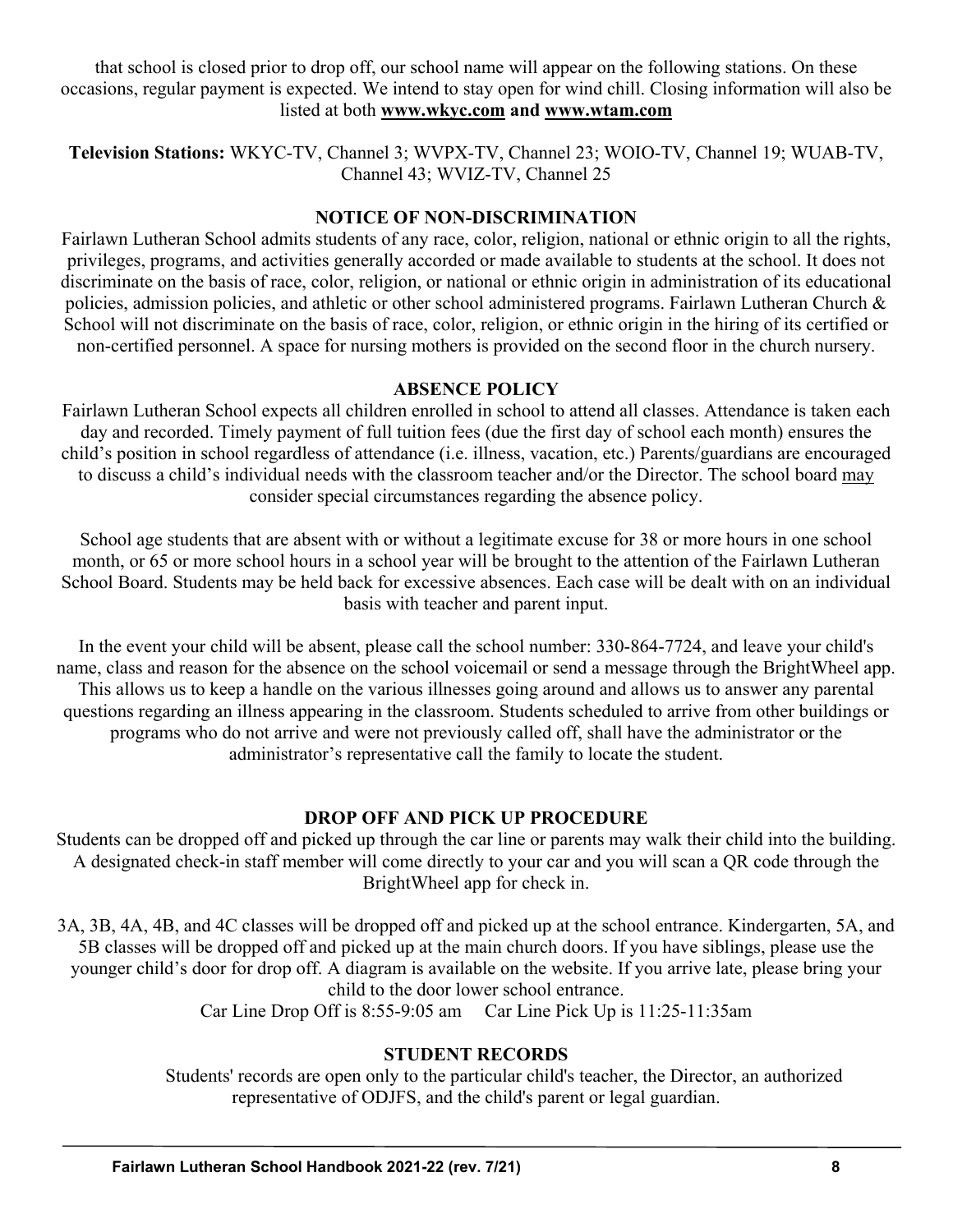#### **SUPERVISION POLICY**

A major responsibility of the staff is to ensure the health and safety of each child entrusted in our care. Staff persons are alert to the safety needs of their children, anticipate possible hazards, and take necessary appropriate precautionary and preventable measures. At no time will a child be left unattended. Staff will supervise children at all times. If a child becomes ill, they may be isolated in a section of the room not in use, but within the sight and hearing of a staff member.

## **PARENT/GUARDIAN PARTICIPATION/RESPONSIBILITIES POLICY**

We are committed to working with families. We strongly encourage parents to participate in most aspects of their child's program. Our main focus is your child. We publish a monthly newsletter and distribute weekly news to keep parent/guardians informed of activities in the school. Parent/Guardians are responsible for reading the monthly emailed newsletter and the weekly news through the BrightWheel App *daily* for happenings in school. On the recommendation of ODJFS we will not have volunteers in the building. This may change as the year progresses and guidance from ODJFS changes.

Parent/Guardians are strongly encouraged to communicate *problems or concerns related to our program* to the teacher and/or Director. An appointment will be arranged at the earliest possible time to discuss the matter. An appointment must be made if you would like to have a face-to-face conversation with your child's teacher or the Director. To be respectful of everyone's time, Staff will not have discussions in the car line.

Fairlawn Lutheran School offers a variety of activities that include parents, guardians and family members to keep families and the school connected (i.e. holiday class parties, fund raising projects, conferences, field trips/in-house, special day activities). Parents/guardians are encouraged to share personal interests including hobbies, talents, cultural backgrounds, favorite recipes, etc. If a private area is required for breastfeeding or pumping while at the school, please ask the Director to direct you to the nursery.

> The Director reserves the right to keep all children safe, and may turn away visitors. It is the responsibility of the parent/guardian to:

- 1. Bring your child to school on time.
- 2. Pick-up your child after class on time.
- 3. Supervise their child before and after drop off/pick up.
- 4. Notify the office if your child will be absent, arriving late or leaving early.
- 5. Notify the classroom teacher, in writing, if your child is going home with another family.
- 6. Provide your child with sufficient sleep and food before class.
- 7. Keep your child home if he/she is ill. See Management of Illness Policy.

Staff will release children only to persons on the release form provided by the parent. If an emergency arises the parent must provide a written, signed note or leaving a voicemail giving the person permission to pick-up their child. Staff will check ID's of anyone they do not recognize. Please let people know about this ahead of time so

they can bring a picture ID and they are not offended. The children's safety is our priority so they will not release the child to anyone, including parents, who appear under the influence of drugs or alcohol. Emergency contacts will be called to transport the child home. Police will be notified if necessary.

If there are custody and/or legal issues involved with your child, you must provide the school with court papers indicating who has permission to pick up the child. Staff will release students only to those persons listed on the legal documents. If legal documents are not provided to the school, each parent will receive equal access to pick up the child. If a parent/guardian arrives for pick up that is not according to the agreement on file, the police may be called to discuss the matter at that time if necessary. Staff will follow the instructions of the police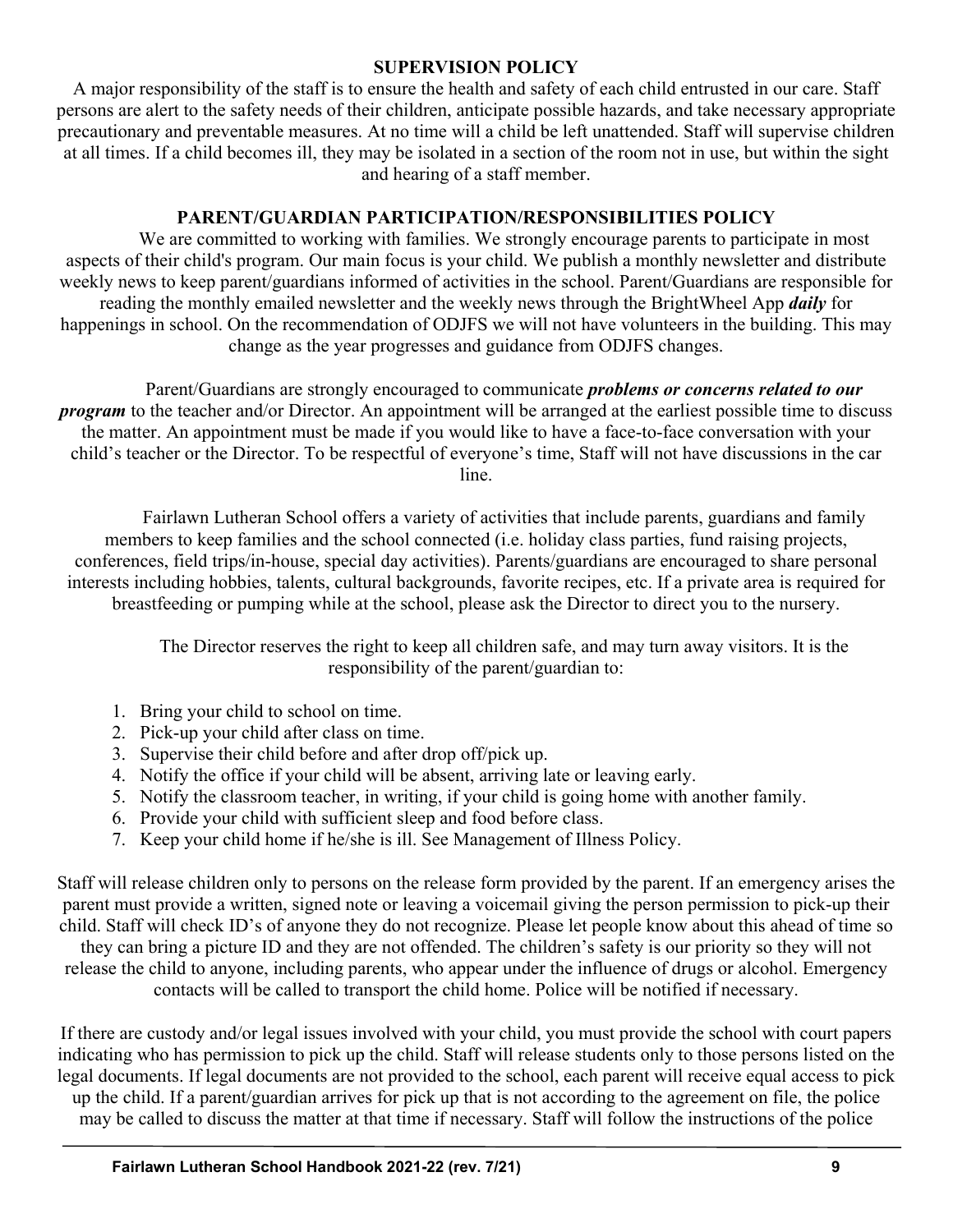officer on wither or not the student shall be released.

# **CHILD PROTECTION POLICY**

The disturbing and traumatic rise of physical and sexual abuse of children has claimed the attention of our nation and society. The following policies reflect our commitment to provide protective care of all children, youth, and volunteers who participate in school sponsored activities.

- 1. Adults who have been convicted of either child sexual abuse or physical abuse **cannot** volunteer service in **any** school sponsored activity or program for children or youth.
- 2. All adult volunteers working with children or youth are required to have a child enrolled in Fairlawn Lutheran School or be members of Fairlawn Lutheran Church for a minimum of six months.
- 3. All adult volunteers should observe the two adult rule. This requires that adults are never alone with children or youth without another adult.
- 4. Adult volunteers should immediately report any behaviors which seem abusive or inappropriate to the School Director.

## **GRIEVANCE POLICY**

It is vitally important that you as parents/guardians communicate your needs and desires regarding your child's development openly and honestly with your child's **teacher**. You are encouraged to discuss any developmental milestones you have encountered and share any other information that may be appropriate. If you have any problem or concern about our operation or your child's progress, please contact your child's **teacher first**. If the problem or concern is not resolved to your satisfaction, please contact the Director. If you still have concern after discussion with the Director, the School Board will get involved to resolve the issue. *Matthew 18 states Jesus' directive for resolving issues. Parents are asked to review the following guidelines when addressing a problem or concern.*

- 1. Avoid gossip and rumor.
- 2. Give the benefit of the doubt.
- 3. Refer to Scripture
- 4. Model Christ-like behavior

Parent/guardians who wish to train up their children in the way they should go must first go that way themselves by teaching faith and forgiveness by their example.

## **CONFERENCES AND EVALUATION**

Twice a year the school offers parent/guardian-teacher conferences, in November and March, to discuss your child's behavior, progress, social and physical needs. If an in-person conference cannot be scheduled, a telephone conference may be substituted. Progress reports are taken home in November, March and May. Students who will be entering kindergarten the following year and will be attending school in Summit County will also have a TSS skill summary completed. This can be shared with the child's kindergarten teacher. Fairlawn Lutheran does not conduct formal assessments or report child level data to ODJFS.

## **SNACK/NUTRITION**

Each month an assigned snack schedule is sent home. Each child is assigned at least twice during the year to bring an unopened prepackaged snack with list of ingredients for the whole class each day of the week. One class Cooking Day is assigned per month; young 5s has weekly cooking. Younger children are served portions according to their needs and additional helpings are offered. *No candy, gum, peanuts, potato chips, popcorn, cupcakes and the like may be served for the daily snack.* The parent/guardian is responsible for notifying the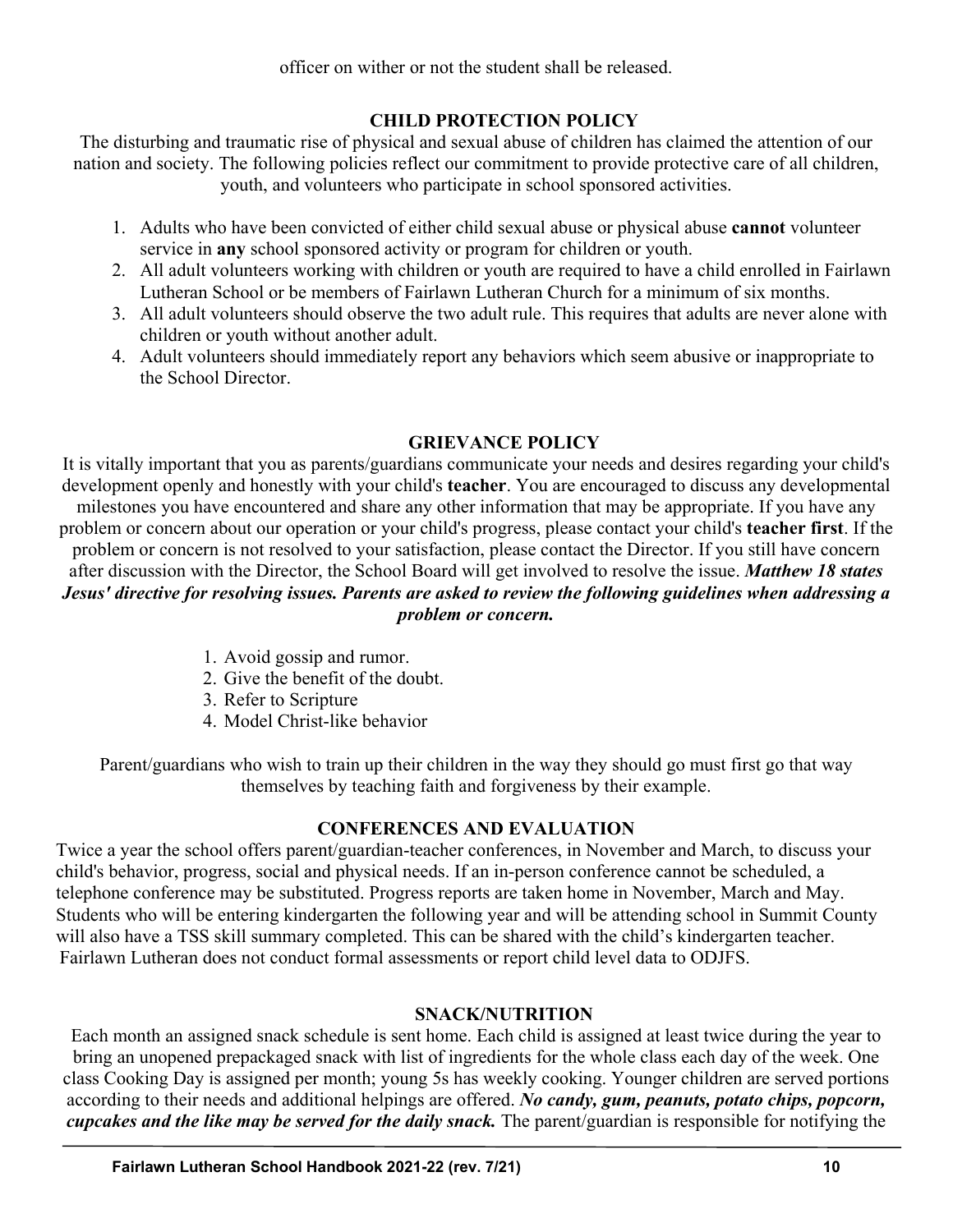Director and teacher of any food allergies. Parent/Guardians are requested **not** to bring any food to school for their child to eat unless a special diet is required. Written instruction and permission for special diets must be placed in the child's admission file. In the event a child forgets to bring a snack on the assigned day, a written reminder will go home asking for a prepackaged replacement snack for the school snack cupboard. The children must have proper nutritional balance for all lunch bunch meals. If the children do not, they will be served a snack from the school reserves. The replacement snack is due the next school day.

Lunch Bunch and Kindergarten must bring a packed lunch. This meal must consist of nutritional food from the following food groups: (minimum portion sizes for a 3-6-year-old) protein  $(1 \frac{1}{2}$  oz.), grain  $(1/2$  slice bread or ¼ cup of pasta, etc.), and two foods from fruit/vegetable group (1/2 cup). All food items must be stored in a lunch box/bag clearly marked with your child's name. The lunches will be stored in the classroom - be sure to include ice packs in your child's lunch if foods need to be kept cold. All food must be labeled with date. If lunch does not meet the nutritional requirements, then the school will do its best to provide the missing food(s) from the reserve that is on hand. Round foods (grapes, olives, cherry tomatoes, hot dogs) that can become lodged in the throat and cause choking MUST be cut lengthwise into smaller "un-round" shapes to reduce the choking risk.

#### **FOOD ALLERGIES**

More and more children are experiencing food allergies. Packaging is not always clear identifying ingredients in the food. A variety of food is made with machinery that may expose a child to an allergic reaction. Special treats shared among the children may also expose an allergic child to harm. Therefore, for safety reasons, enrolled children, with food allergies, will supply their own daily snack with parental/guardian supervision. Parent/Guardians of children with allergies are also encouraged to participate in the monthly snack rotation. This is an excellent opportunity for your child to feel part of the group like his/her peers and a way to introduce their classmates to foods that do not harm them. A written medical/health plan must be on file for children with food allergies.

## **HAND WASHING**

Hand washing shall be in accordance with Health Department guidelines. All children will wash their hands with soap and running water upon entering the classroom, after each trip to the bathroom, after any contact with bodily secretions, after handling animals, before preparing or eating food, after use of sand or water play, when returning from large motor activities and before leaving the center at the end of the day. The use of hand sanitizer does not eliminate the need for proper hand washing. Hand sanitizer may be used when a sink with soap is not readily available. Permission slips are required for use of hand sanitizer.

## **MANAGEMENT OF ILLNESS**

Fairlawn Lutheran School provides children with a clean and healthy environment. However, we realize that children become ill from time to time. If this is your child's first group experience, it is possible that they may experience more frequent illnesses at the beginning before their immune system becomes more active. We observe all children as they enter our program to quickly assess their general health. We ask that you not bring a sick child to the center – he/she will be sent home. Please plan ahead and have a backup care plan in place if you are not able to take time off from work/school. A child with any of the following symptoms will be immediately isolated and discharged to the parent/guardian or emergency contact:

- Temperatures of 100 degrees F-in combination with any other signs of illness.
- Diarrhea (more than three abnormally loose stool within a 24-hour period)
- Severe coughing (causing the child to become red in the face or to make a whooping sound)
- Difficult or rapid breathing
- Yellowish skin or eyes
- Redness of the eye, obvious discharge, matted eyelashes, burning, itching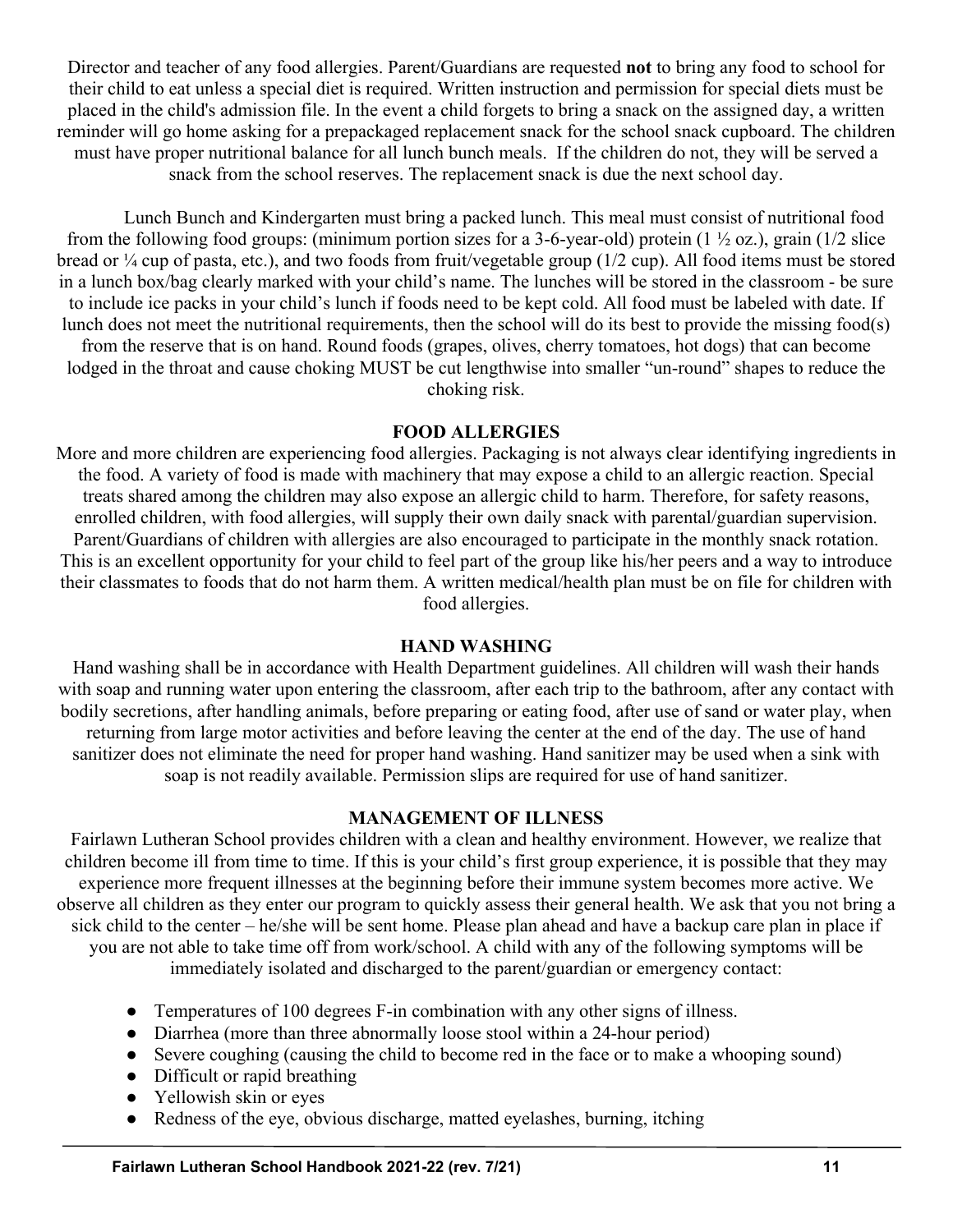- Untreated skin patches, unusual spots or rashes
- Unusually dark urine or grey or white stools
- Stiff neck with an elevated temperature
- Evidence of untreated lice, scabies or other parasitic infestation
- Vomiting more than once or when accompanied by any other sign of illness
- Sore throat or difficulty swallowing

Any child demonstrating signs of illness not listed above will be isolated and carefully observed for symptoms. The parent/guardian will be notified. If a child does not feel well enough to participate in school activities, the parent/guardian will be called to pick-up the child. Any time a child is isolated he or she will be kept within sight and hearing of a staff member. The cot and any linen used will be washed and disinfected before being used again.

If a child is showing COVID-19 symptoms (ex. fever, cough, shortness of breath) OR if you've been in close contact with a person or close contact with someone who is being tested for or child testing positive for COVID- 19, we ask you to keep your child home. The most current CDC recommendations for symptoms and quarantine will be used for guidance along with ODJFS rules.

We ask that all parents and staff let us know of any potential exposure immediately. A potential exposure means being a household contact or having close contact within 6 feet of an individual with confirmed or suspected COVID- 19 for at least 15 minutes. The timeframe for having contact with an individual includes the period of 48 hours before the individual became symptomatic. If there is a positive case of COVID-19 in a child or an adult who has been present in the childcare center, we will inform Ohio Jobs and Family Services, Summit County Health Department and our parents.

Parent/guardians will be notified by a letter home if children have been exposed to a communicable illness. Children will be readmitted to the center after at least 24 hours of being free of fever without medication and other symptoms. If they are not symptom free, a doctor's note will be required stating that the child is not contagious.

## **MEDICATION**

Prescription medication: The parent/guardian must complete an "Administration of Medication" form sign and date it. This form will be kept on file. A form is required for each medication. The school shall secure and follow the written instructions of a licensed physician, an advanced practice nurse certified to prescribe medication, or a licensed dentist. The prescription label also serves as written instructions as long as the following are met: the label contains the child's full name, a current date (within the last 12 months), the exact dosage to be given and the means of administration. The prescription label must be attached and in the original container. The medication instructions on the container and parent instructions should agree on the time and dosage of medication. In the event of a discrepancy, medication will be administered by the instructions on the container. We suggest getting the prescription in two containers, one to be left at school and the other at home. Medications will be stored in a designated location inaccessible to children. The school will not administer the first dose of any new medication; that must be done with the parents/guardians to watch for an adverse reaction.

Non-Prescription medication: The school will **not** administer aspirin, fever reducers, cough or cold medications or topical products like lotions, sprays, or sunscreen.

Food Supplements or Modified Diets: If your child requires a food supplement or a modified diet, you must secure written information from your physician regarding this. Please speak with the Director for more details.

School age children may NOT carry their own medications or ointments. Please refer to the guidelines above.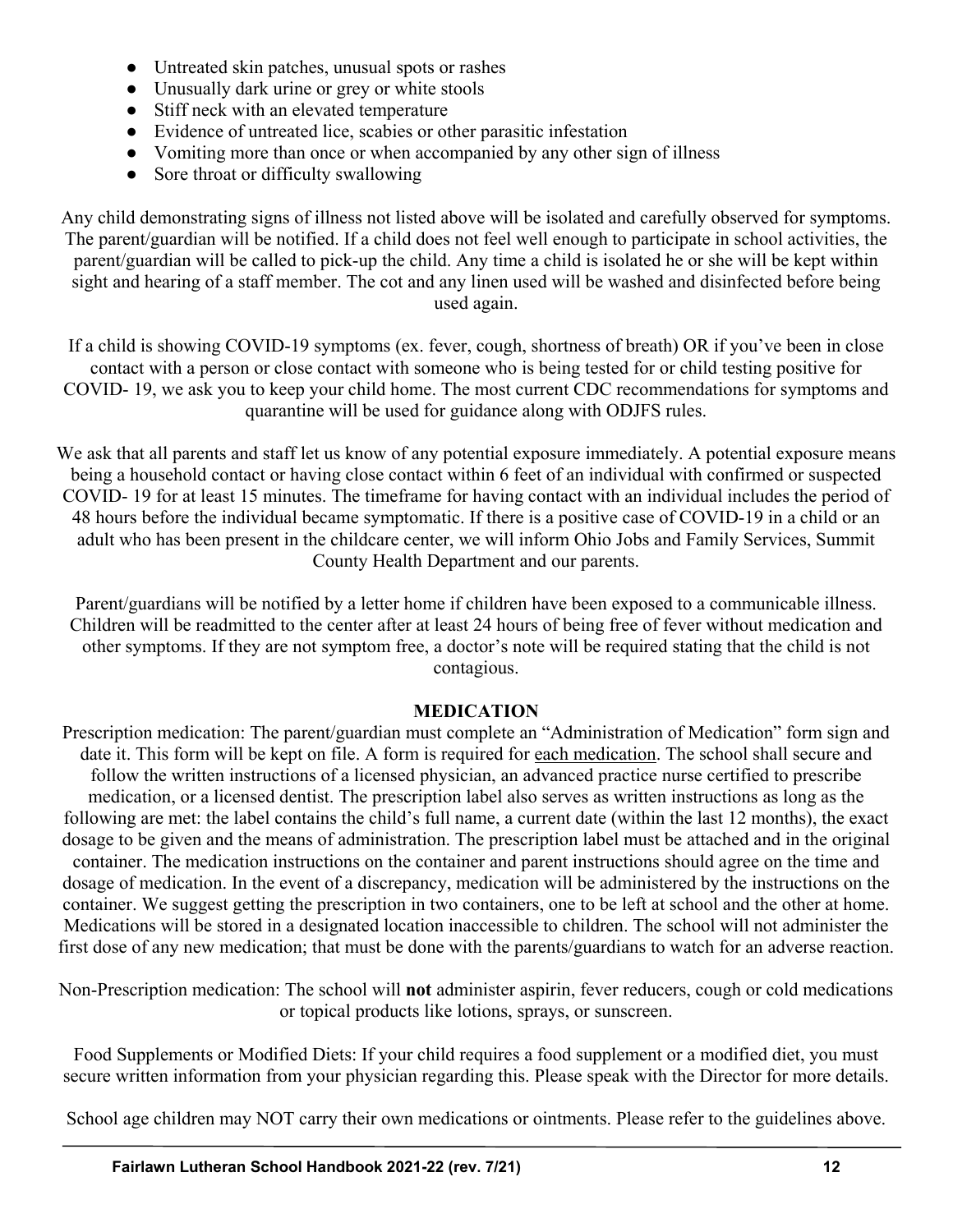#### **CHAPEL**

The children and staff attend weekly Chapel with our Pastor, Faculty & Staff in the Fairlawn Lutheran Sanctuary. Chapel involves prayers, songs, and a Bible story. Parent/Guardians and siblings are invited to join us for Chapel. The Director reserves the right to keep all children safe, and may turn away visitors.

#### **BEHAVIOR MANAGEMENT**

A definition of discipline: "The adjustment of unacceptable behavior to acceptable behavior according to our individual standards and measures." A program of discipline must teach self-discipline. The children will learn appropriate behavior so they can learn to be self-disciplined. Children must know what the standards are in the classroom. The children will learn the standards held in the classroom. Children cannot be expected to know the standards by transference, by reputation, or by trial-and-error experiences. The adjustment of behavior must fit the occasion and the environment. The children will learn appropriate behaviors for the classroom, Chapel, hallway, bathroom, gym area, playground and field trips.

Our school emphasizes the use of behavior modification or behavior management as the means of discipline within a Christian setting. School staff and parent/guardians model the teachings of Christ for the children. The staff employs the continuous use of positive reinforcement with fair and consistent rules. In using this procedure, the children are praised and reinforced for their appropriate behavior. In this sense, the children learn they earn praise, attention and reward for socially acceptable behavior. The staff will document and advise the Director of any issues in the classroom.

Our program is paced with activities that will hold a child's interest. The classroom is conducive to learning and the educational process entitled by all children. We are dedicated to promoting a positive self-image in every child. When discipline measures are necessary, our procedure is a process of steps. Please note: Depending on the severity of the situation, some steps may be eliminated.

- 1. Redirection. The child is directed to another activity or play area. Convey to the child the behavior is unacceptable…not the child or his feelings.
- 2. Talk with the child about the situation and state alternatives. Use fair and consistent rules. The teacher will notify the parent/guardian at pick-up time of this step. The teacher will document parent notification and place it in the child's file.
- 3. Again…talk with the child about the situation and state the alternatives. Repeat fair and consistent rules. The teacher will notify the parent/guardian in the evening with a telephone call. The teacher will document the conversation and place it in the child's file.
- 4. The child or children involved will be removed for a designated amount of time and placed where he/they can sit and watch children who are playing or working appropriately. The parent/guardian will receive a behavior management report indicating this step was taken. At times, it may be necessary for a staff member to walk in the hall with a child, or to sit with him privately. The child shall be within sight and hearing of an adult in a safe, lighted, well-ventilated space at all times. The child will not sit for exceed the number of minutes to their age.
- 5. At the Director/teacher's discretion, a parent/guardian may be called to pick up a child from school in the event the child's behavior interferes with the learning process of the other children. We will begin anew the next school day.
- 6. A face-to-face parent/guardian conference is necessary. A charting system may be established. The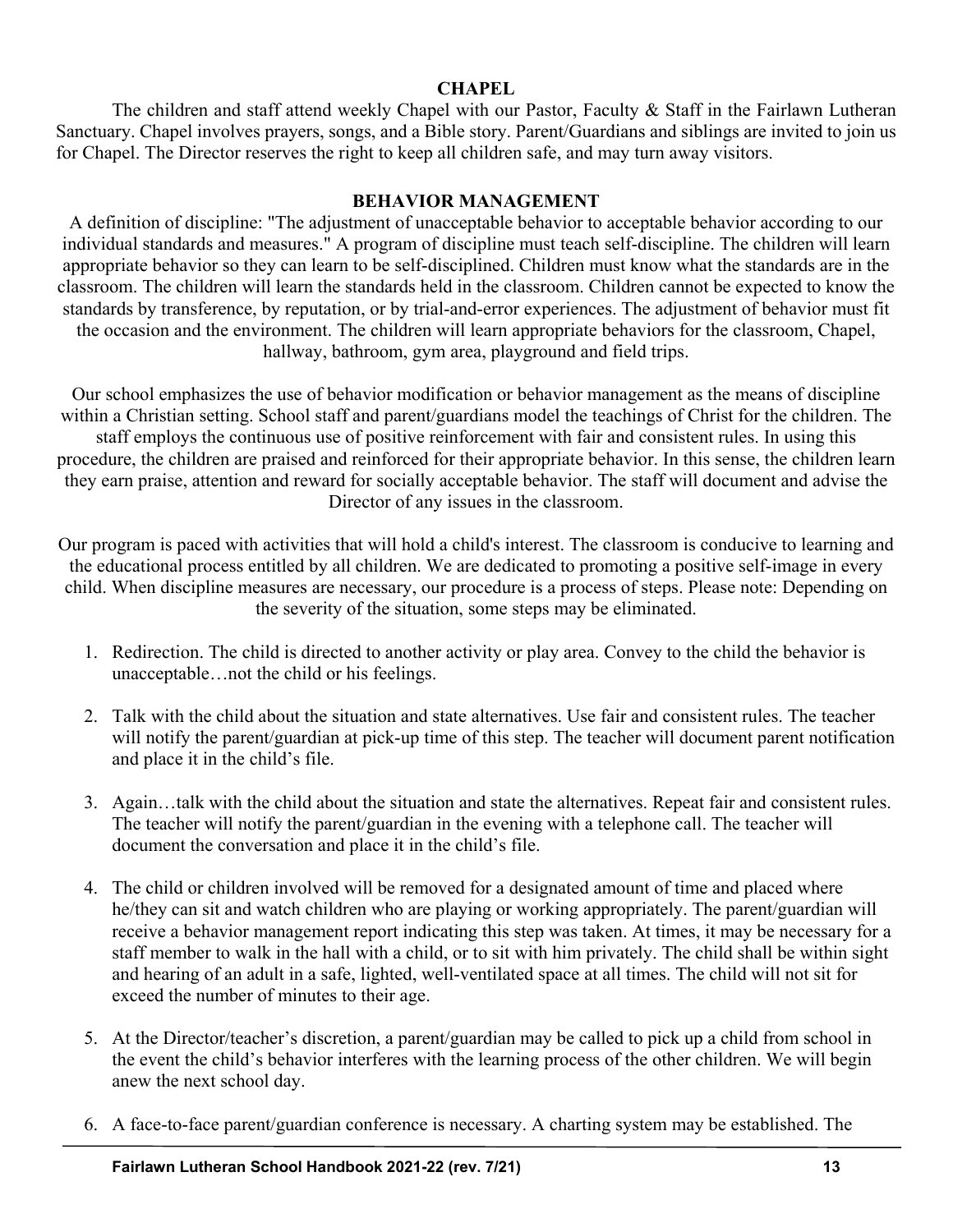specific behavior to be changed is identified. For example: "I will keep my two hands to myself and not touch another child." If the child accomplishes this during class time, a sticker is placed on the chart and sent home. After accumulating a designated number of stickers, a special reward is given. It may be a toy borrowed from the classroom, a special lunch with the teacher, a special time with a parent one-onone. The parent or guardian and the teacher agree upon the reward. This will continue for a period of days and then be extended to longer periods of time. The teacher will inform the Director when a child is being "charted" or when a parent/guardian-teacher conference is needed. The teacher will keep the Director informed of the child's progress. The teacher may request the Director attend the parent/guardian conference.

- 7. Within three business days, a letter summarizing the face-to-face conference will be given to the parent/guardian with a copy placed in the child's file. Depending on the incident or behavior, charting may continue as deemed necessary.
- 8. Expulsion is rare and only necessary if an aggressive child could harm self, other children or staff. The Director and board of education will make the final decision.
- 9. Other children are not permitted to discipline classmates. Corporal punishment of any form is not permitted at school, on church property or at school functions. Children will not be humiliated or subjected to profane language or other negative abuse. No physical restraints shall be used to confine a child. No child shall be placed in a locked room or confined in an enclosed area such as a closet, box or similar cubicle.
- 10. An entire group of children will not be punished due to the unacceptable behavior of a few.
- 11. Typically, a child may be restricted from one class activity per incident.
- 12. Discipline will not be imposed on a child for failure to eat or for toileting accidents.
- 13. Discipline measures do not include withholding food, or toilet use.
- 14. The discipline techniques used are not meant to humiliate, shame or frighten a child, but to lovingly redirect an emotional outburst, and to give him a chance to compose himself with dignity.
- 15. Our goal is to teach appropriate ways to handle our emotions, and to learn self-discipline.

## **EXCLUSION POLICY**

Fairlawn Lutheran School reserves the right to dismiss any child due to a severe communicable disease. We may also be unable to enroll a child whose condition requires special equipment or medical care that the school cannot provide. Fairlawn Lutheran School cannot enroll a child who is not up to date with immunizations. See the Immunization Policy for required immunizations. Fairlawn Lutheran School cannot enroll a child whose parent refuses transportation by EMS in the case of a severe illness or injury.

As directed by the Ohio Department of Jobs and Family Services, we also have the right to dismiss any child who displays severely aggressive behavior that could be harmful to himself, other children or staff. The Director and the school board of education will make the final decision, case-by-case, as the need arises.

## **DRESS CODE**

Children should attend school in casual play clothes that will not worry the parent or child in the event the clothes become messy. Additional clothing: hats, gloves, mittens, boots, and book bags should be clearly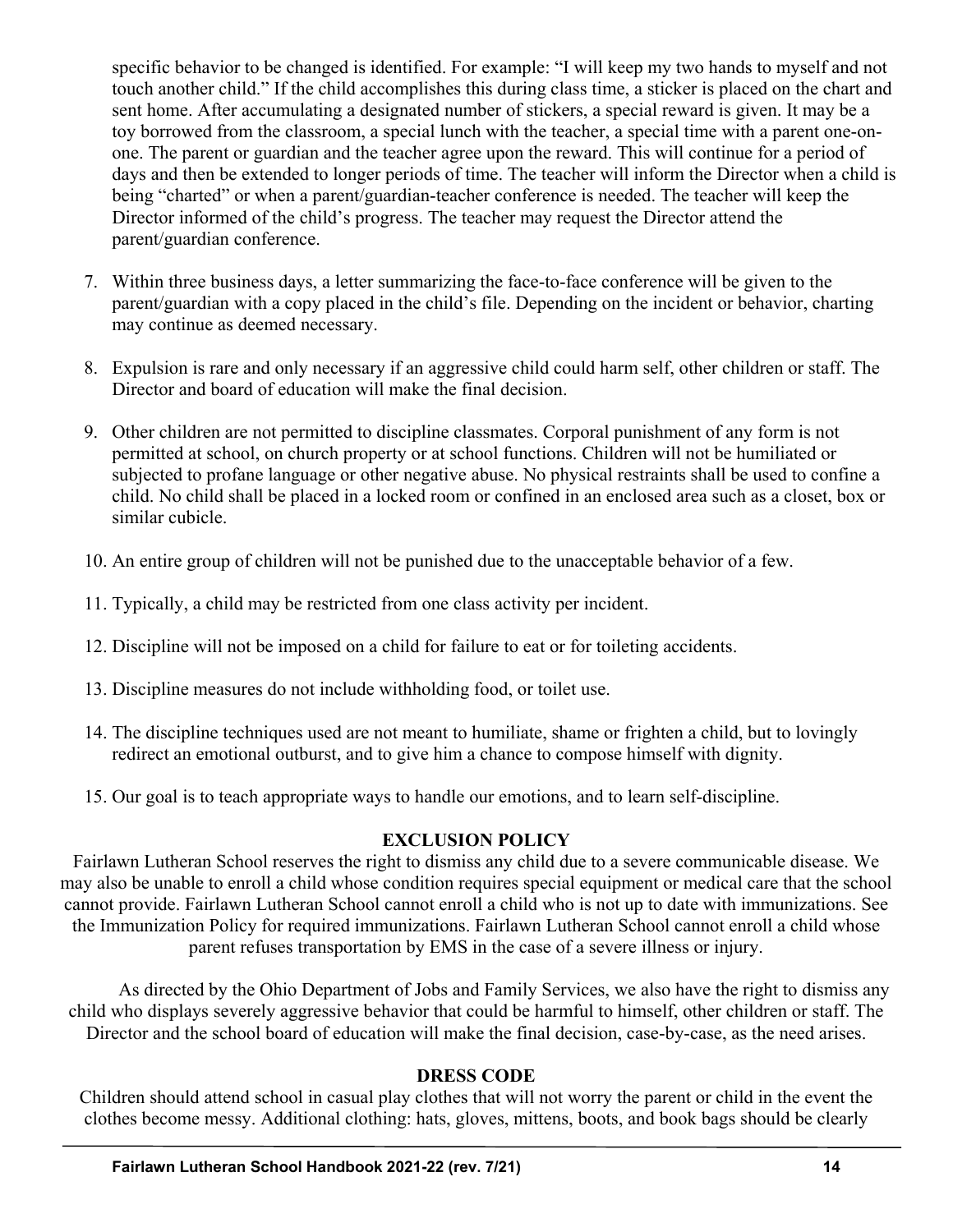marked on the **inside** with your child's complete name**. SOCKS and tennis shoes must be worn at all times. Children not wearing tennis shoes will not be allowed on the playground equipment. NO FLIP FLOPS, JELLIES, BACKLESS SHOES, OR SANDALS OF ANY KIND.**

#### **OUTSIDE PLAY/RECESS**

Fresh air and exercise are important in every child's development. The children at our school go outside for scheduled recesses whenever the weather permits. We follow ODJFS outside temperature guidelines of 25/90 degrees F as the basic guideline; the wind chill must be above 25. This means even in winter, your child should come ready for snow play: boots, mittens, coats, hats, snow pants, etc. If your child is well enough to come to school, then your child is well enough to go outside.

If your child has a medical reason for not going outside, the school will be happy to comply with a parent/guardian's request when presented with the physician's written instructions. Consideration is also given to humidity, ozone levels, pollen count, lightening, rain or ice. We will not play outside if any of the above elements has been determined to be at dangerous levels as reported by the National Weather Service.

## **SHOW AND TELL/FRIEND OF THE WEEK**

Show and Tell and similar activities allow children to practice oral speaking skills and listening skills. Children may bring toys, books, family pictures and any other items of interest to talk about. Pets may visit the classroom if the parent will bring them and they have up to date immunizations. Notify the teacher in advance, please. The parent/guardian will be responsible for the conduct of the pet. Daily we model the teachings of Jesus Christ, therefore toy guns, light sabers, swords, bow and arrows, or any other weapon used for fighting or warfare may **not** be used. Consequently, any item depicting blood, gore, guts or horror may **not** be used. We are consistent, persistent, and insistent regarding this policy. Should a child forget an item on his/her designated day, the child will have an opportunity to speak about a pet, family members, favorite TV show, etc.

#### **CLASS INVITATIONS**

*The feelings of all enrolled children have high priority in our school*. The children talk to one another in large and small group activity time. They know who is invited to play together, who is invited or not invited to birthday parties, etc. This school has a policy of **full inclusion.** Invitations are to be given to all the children in the class or all the boys or all the girls in the class. Whether they attend or not is the parent/guardian's decision. However, it is courteous to invite all and not exclude others. If you do not wish to invite all the children in your child's class, you may not pass them through us; you'll have to mail them.

## **NAPPING and RESTING**

Please ensure your child gets a proper night's sleep before class. Due to the part time classes, we do not offer a nap or a rest time during regular class time. A "rest" time is offered during Enrichment.

## **FIELD TRIPS and IN-HOUSE PROGRAMS**

Monthly field trips and in-school programs may be planned, to help supplement the curriculum. Some of these events are free; others charge a fee per child. In some cases, siblings and parent/guardians may also be charged a fee. Occasionally, an activity requires a "flat fee" charge. This means all children in the class are charged the fee whether they attend or not. Children are encouraged to attend all field trips and participate in all in-house programs. In the event a child is absent, the fee may or may not be returned depending upon the event planned. There are no water activities/swimming field trips. All classes will meet and dismiss from the field trip, unless it's a chapel day. Every child must have a permission slip signed by a parent or guardian. Each enrolled child on the field trip will wear an identifying school nametag/shirts. During the course of field trips, each staff member will have specific children that they are responsible for supervising, a count will be taken to assure that all of the children have arrived safely and marked on a separate attendance sheet. Parents are responsible for assisting in supervising their child or the children they are assigned.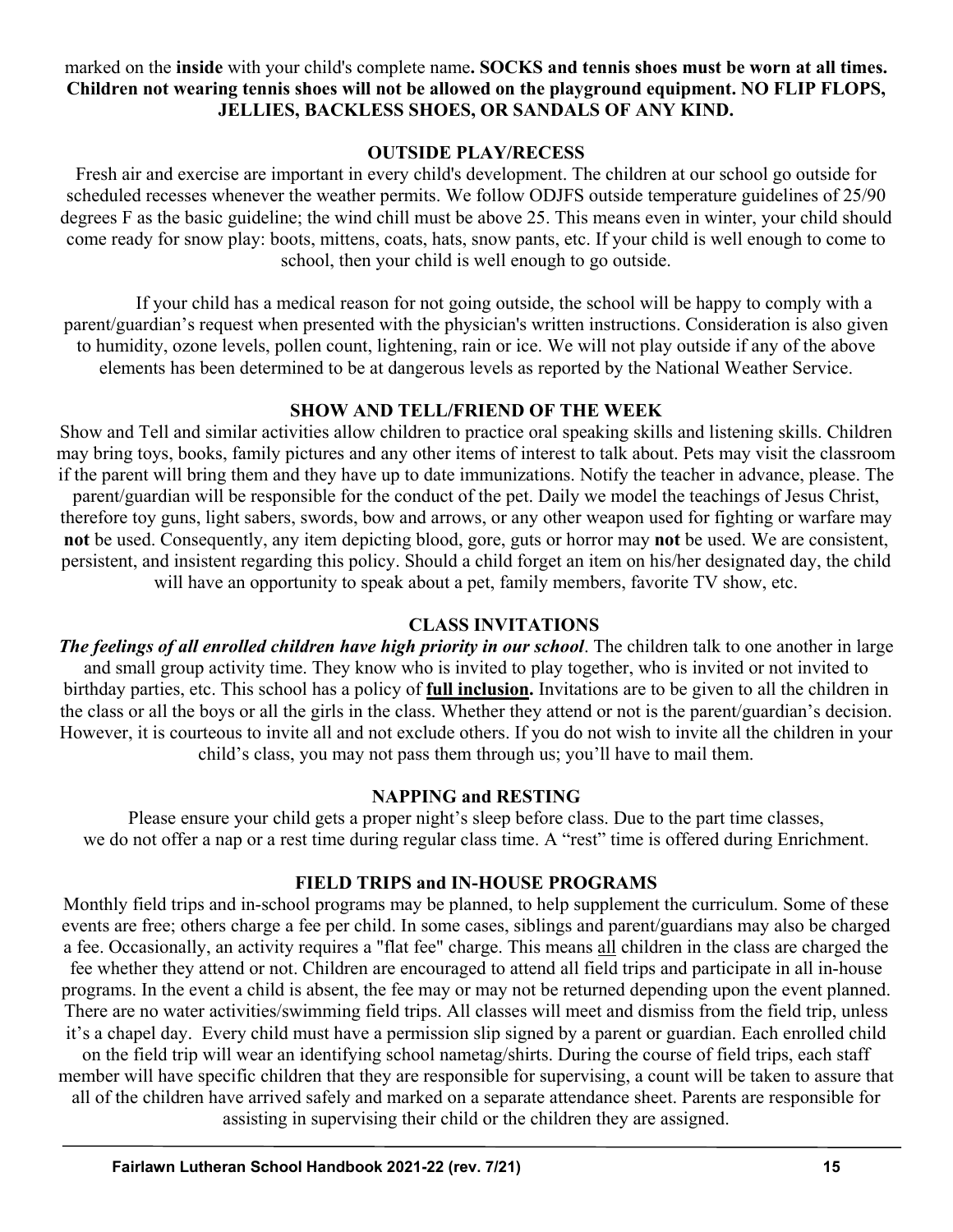Some parent/guardians volunteer to drive for our field trips. Seat belts will be utilized, and no more than one child may be strapped in each seat belt. Children may not ride in the front seat. Children shall not be permitted to stand in a moving vehicle, or sit on the floor. Children required to be restrained in a child safety seat shall be restrained in accordance with Ohio law. The driver shall see that each child boards and exits the vehicle from

the **curb**side of the street and out of the path of **moving** vehicles. The driver shall conduct a check of the vehicle at each destination to ensure that no children have been left in the vehicle. Smoking shall be prohibited in all vehicles when occupied by children. The driver for all field trips shall be at least eighteen years old, hold a currently **valid** driver's license appropriate for the vehicle driven in accordance with Ohio law, and not be under the influence of any substance which could impair driving abilities. Any vehicle used to transport children on field trips shall be maintained in a clean and mechanically safe condition at all times. The driver shall provide proof of current insurance.

#### **WATER ACTIVITIES and SWIMMING**

All water activities on site or off site will not be over 12 inches of water per state rule. If the center were to participate in an activity over 18 inches of water, Parent Permission will be obtained and all rules listed in Rule 5101:2-12-24 will be followed.

#### **ACCIDENTS/EMERGENCIES**

The center has devised several procedures to follow in the event that an emergency would occur while a child is in the center's care. In the event of a fire or tornado, staff should follow written instructions posted in each classroom, describing emergency evacuation routes, and the procedures to be followed to assure that children have arrived at the designated spot. In order to prepare children for the unlikely need to evacuate, the center does conduct monthly fire drills, and periodic weather and lock down drills. Should we need to evacuate due to fire, or loss of power, heat, or water to the center, our emergency destination will be across the street at the Fairlawn/Bath Library, at Summit Mall, or St. Edwards. Should there be severe weather conditions, our emergency destination for preschoolers is the music room just outside the inside preschool double doors; the boiler room hallway for Kindergarten. A sign will be posted on the preschool entrance door indicating that we have evacuated and the location where you can pick up your child. Parent/Guardians will also be contacted as soon as possible to come to pick up your child. If a parent cannot be reached, we will contact the emergency contacts as listed on your child's enrollment information.

In the unlikely event there would be an environmental threat or a threat of violence, the staff will; secure the children in the safest location possible, contact and follow the directions given by the proper authorities and contact the parent/guardians as the situation allows. An incident report would also be provided to the parent/guardians.

There is always at least one staff member present that has received training in First Aid/Communicable Diseases and CPR. In the case of a minor accident/injury staff will administer basic first aid and TLC. If injury/illness would be more serious, first aid would be administered and the parent/guardians would be contacted immediately to assist in deciding the appropriate course of action. If any injury/illness is life threatening, the EMS will be contacted, parent/guardians will be notified, and a staff member may accompany the child to the hospital with all the health records. Staff may not transport children in their vehicle. Only parents or EMS will transport.

An incident/injury report will be completed, and given to the person picking up the child, on the day of the incident/injury, if any of the following occur: the child has an illness, accident, or injury which requires first aid; the child receives a bump or blow to the head; the child has to be transported by emergency squad; or an unusual or unexpected event occurs which jeopardizes the safety of the child. If a child requires emergency